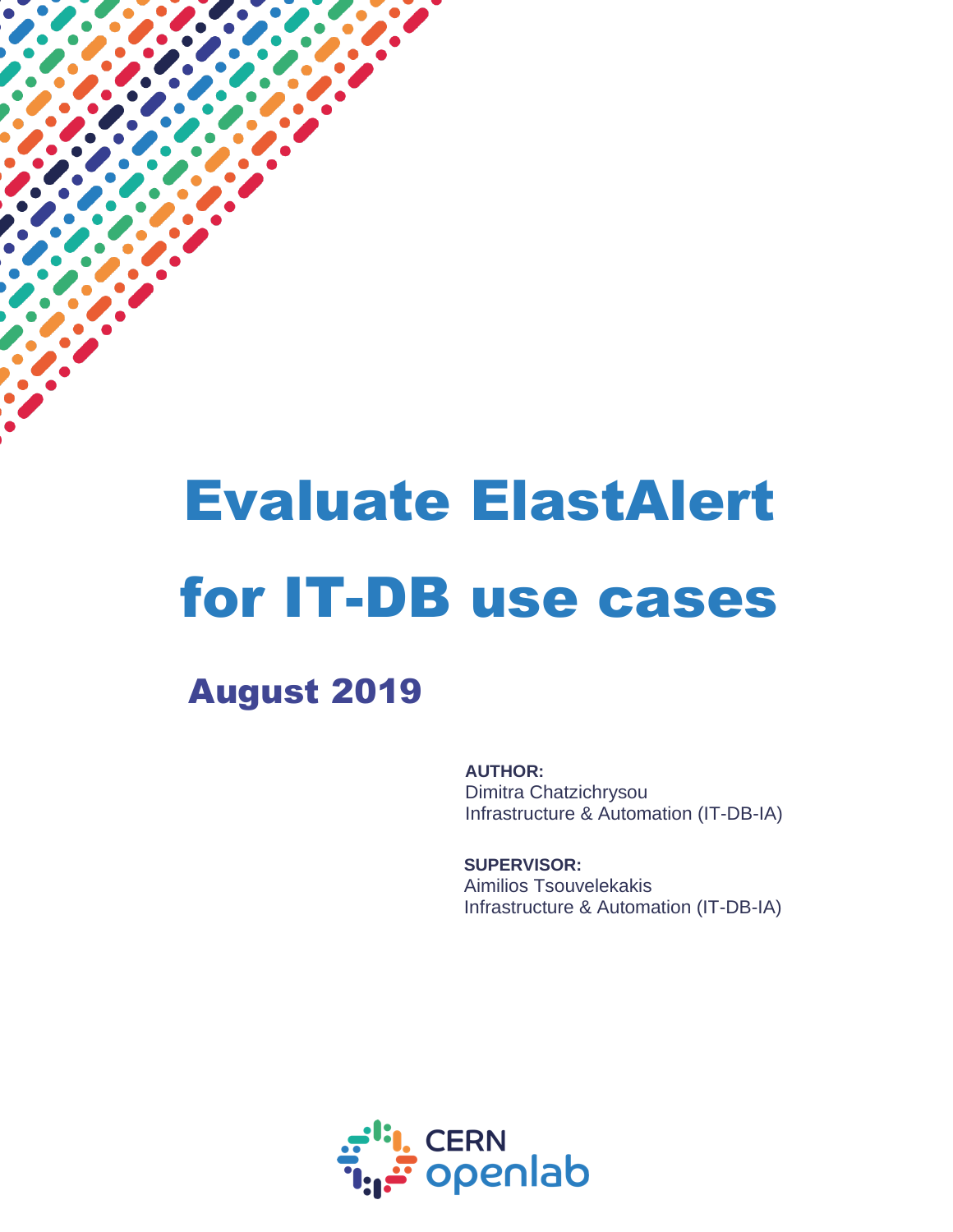

## **ABSTRACT**

#### . . . . . . . . . . . .

The Database Services Group (IT-DB) is responsible for providing database and middleware services to the laboratory. For these services, it is necessary to provide proper monitoring solutions to different user communities. The goal of this project is the evaluation and deployment of ElastAlert framework on IT-DB infrastructure, aiming to help the group and its user groups to have a better alerting over the stored data in the ElasticSearch cluster.

. . . . . .

. . . . . . .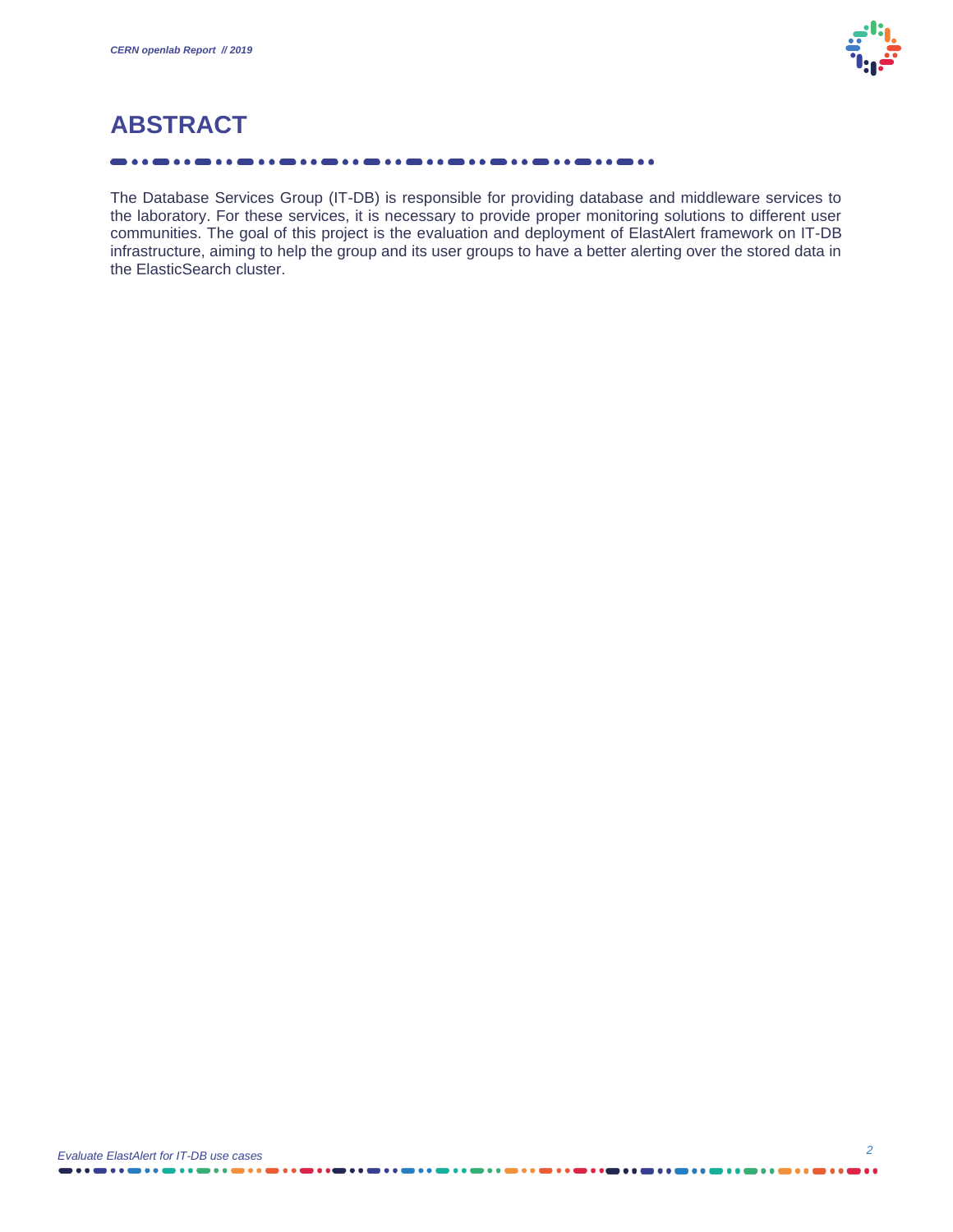

# **TABLE OF CONTENTS**

|    | 2.2 |  |
|----|-----|--|
|    | 2.3 |  |
|    | 2.4 |  |
|    | 2.5 |  |
| 3. |     |  |
|    |     |  |
|    |     |  |
|    |     |  |
|    |     |  |
|    |     |  |
|    |     |  |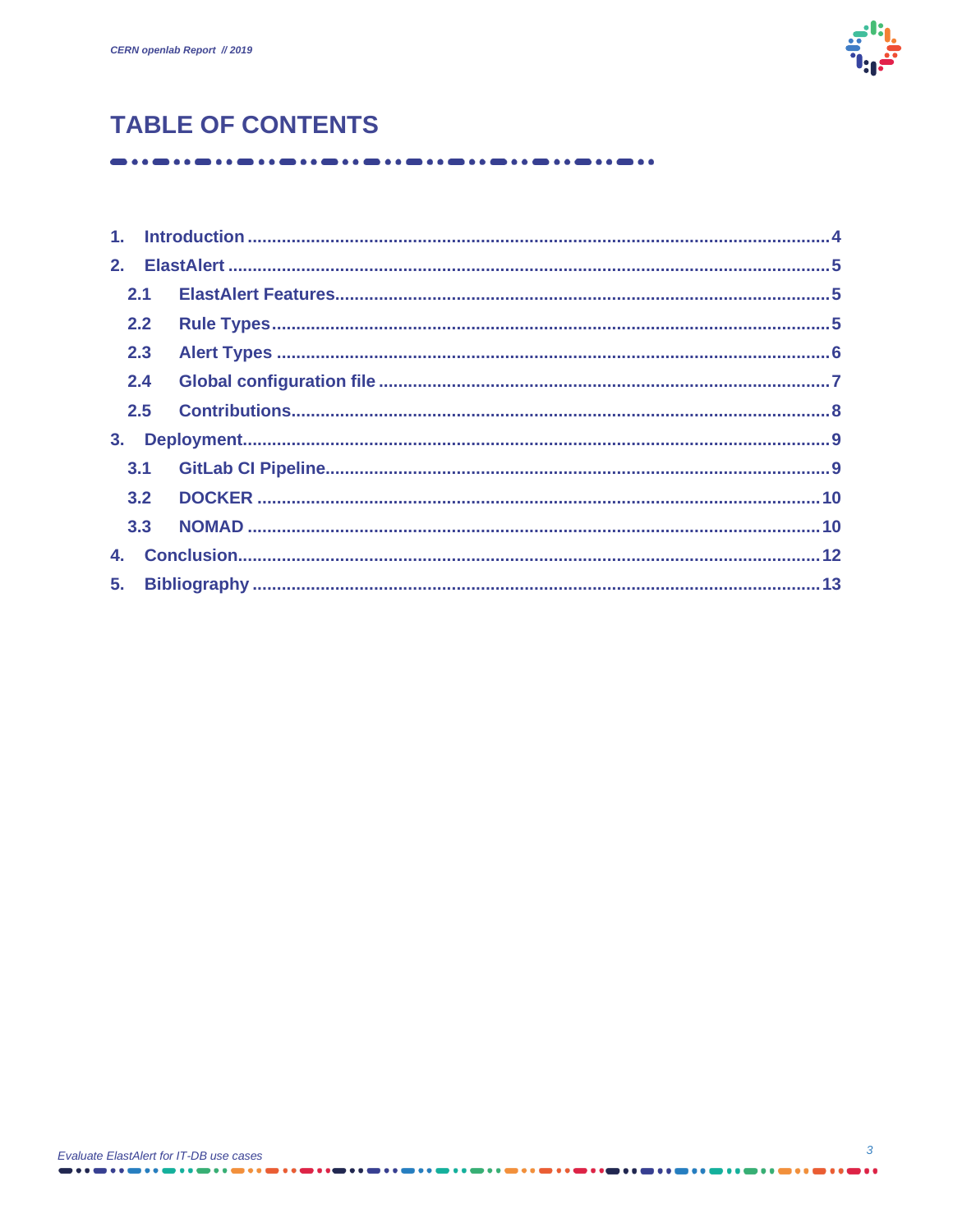

## <span id="page-3-0"></span>**Introduction**

The logging infrastructure consists of several components. These components collect essential information about servers and processes running on them, database instances, application servers and applications. For this functionality, the Elastic Stack (ElasticSearch, Logstash, Kibana, Beats) is used for log management.

To be more specific, logs from all the aforementioned data sources are collected from Filebeat. Filebeat is a lightweight shipper for forwarding and centralizing log data. It monitors the log files, collects log events, and forwards them to Logstash.

Logstash is used to aggregate and process data. Logstash is an open-source, server-side data processing pipeline that filters the data before it is indexed into Elasticsearch.

During the indexing process, ElasticSearch stores documents and builds an inverted index to make the document data searchable in near real-time and allow fast full-text searches. Elasticsearch stores data as JSON documents and an ElasticSearch index is a collection of documents that are related to each other. Each document correlates a set of keys (names of fields or properties) with their corresponding values.

Since the logs are indexed in ElasticSearch, users can run queries and use aggregations to retrieve summaries of the data. On top of that, Kibana is used for creating visualizations of the data, share dashboards and manage the Elastic Stack.

With so much data being generated every day, it is significant to have a full picture of systems' status at all times and be alerted for inconsistencies in those data. ElastAlert can be used as a companion tool with the Elastic Stack and trigger alerts when data matches certain patterns of interest.



*Figure 1. Log management in IT-DB and monitoring with ElastAlert*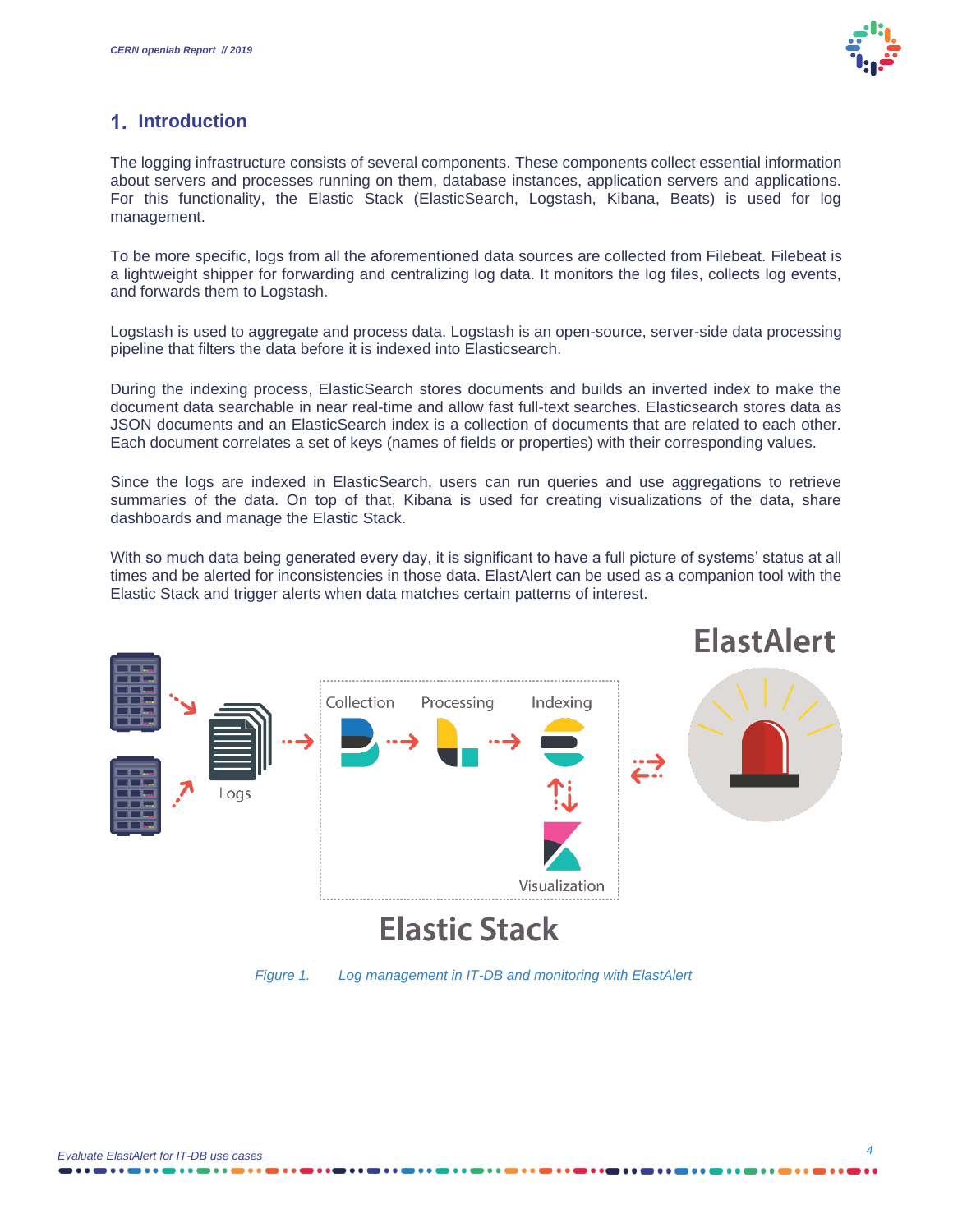## <span id="page-4-0"></span>**ElastAlert**

ElastAlert is a framework written in Python, for real-time alerting on anomalies, spikes, or other patterns of interest from data in ElasticSearch. It combines two types of components: rule types and alerts.

ElastAlert periodically queries ElasticSearch and data are passed to the rule type. The rule type determines when a match is found and a match activates one or more alerts. This process is configured by a set of rules, where each rule defines a query, a rule type, and a set of alerts.



*Figure 2. How ElastAlert works*

## <span id="page-4-1"></span>**2.1 ElastAlert Features**

The main ElastAlert features are:

- Reliability: ElastAlert uses ElasticSearch to store information about its state on the writeback index. This allows auditing and debugging of ElastAlert's operation, as well as avoiding loss of data when ElastAlert is restarted, or crashes. As a result, ElastAlert will resume where it previously stopped.
- High modularity: The main components of ElastAlert are the rule types and alerts. They can be imported as a module or customized.
- Easy configuration: It is easy to set up and configure ElastAlert, given that only a global configuration file and a set of rules have to be specified.

## <span id="page-4-2"></span>**2.2 Rule Types**

Rule types are responsible for processing the data returned from ElasticSearch and outputs the matches based on these data. ElastAlert supports different types of rules. Regarding the DB group's needs for monitoring, the implemented types of rules are:

- flatline: Match when there are less than X events in Y time.
- frequency: Match where there are X events in Y time.
- any: Match on any event based on a given filter.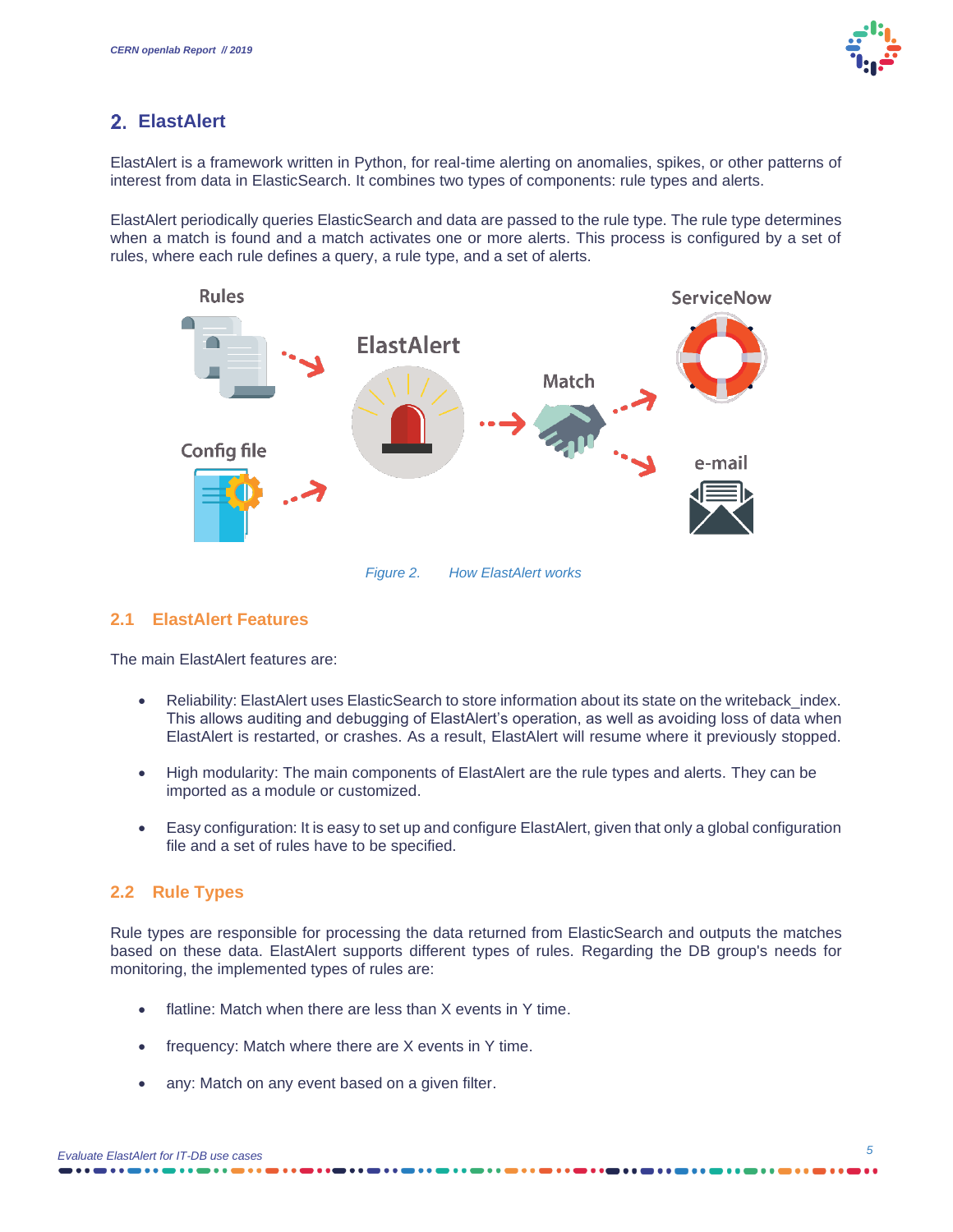

The rule configuration file is in charge of initializing the rule type. Each rule defines a query to perform, parameters on what triggers a match, and types of alerts. *Figure 3* shows an example of a rule configuration file.

```
# Rule for ElastAlert
name: itdb dia logstash errors
type: frequency
index: itdb_dia-logstash-*
num_events: 50
timeframe:
  minutes: 30
use count query: true
doc_type: doc
use_terms_query: false
realert:
  hours: 0
alert:
- servicenow
servicenow rest url: https://cerntraining.service-now.com/api/now/v1/table/incident
alert subject: \overline{u}ElastAlert: Rule {0} has been triggered in index {1}"
alert subject args:
- name
- index
assignment group: "IT-DB Automation Tools 4th Line Support"
u business element: "Weblogic, Tomcat Java application servers and 3rd party packages"
u functional element: "Weblogic, Tomcat Java application servers and 3rd party packages
support"
```


#### <span id="page-5-0"></span>**2.3 Alert Types**

Alerts are responsible for taking action based on a match. A match is generally a dictionary containing values from a document in ElasticSearch. When a match is found, it is given to one or more alerters, which will perform an action based on the match.

ElastAlert supports different alert types (e.g. Email, Jira, Mattermost, Slack, ServiceNow, HTTP requests, etc.) and offers the option of creating a custom alerter.

For this specific project, Email and ServiceNow alert types are used.

ServiceNow is used at CERN as a service management application for maintenance and support of services. When an alert is triggered, an email is sent or an incident is reported at ServiceNow. In this way, the accountable group will be notified of the service's status. *Figure 4* shows an incident at ServiceNow created by ElastAlert.

. . . **. . . . . . .** . . 4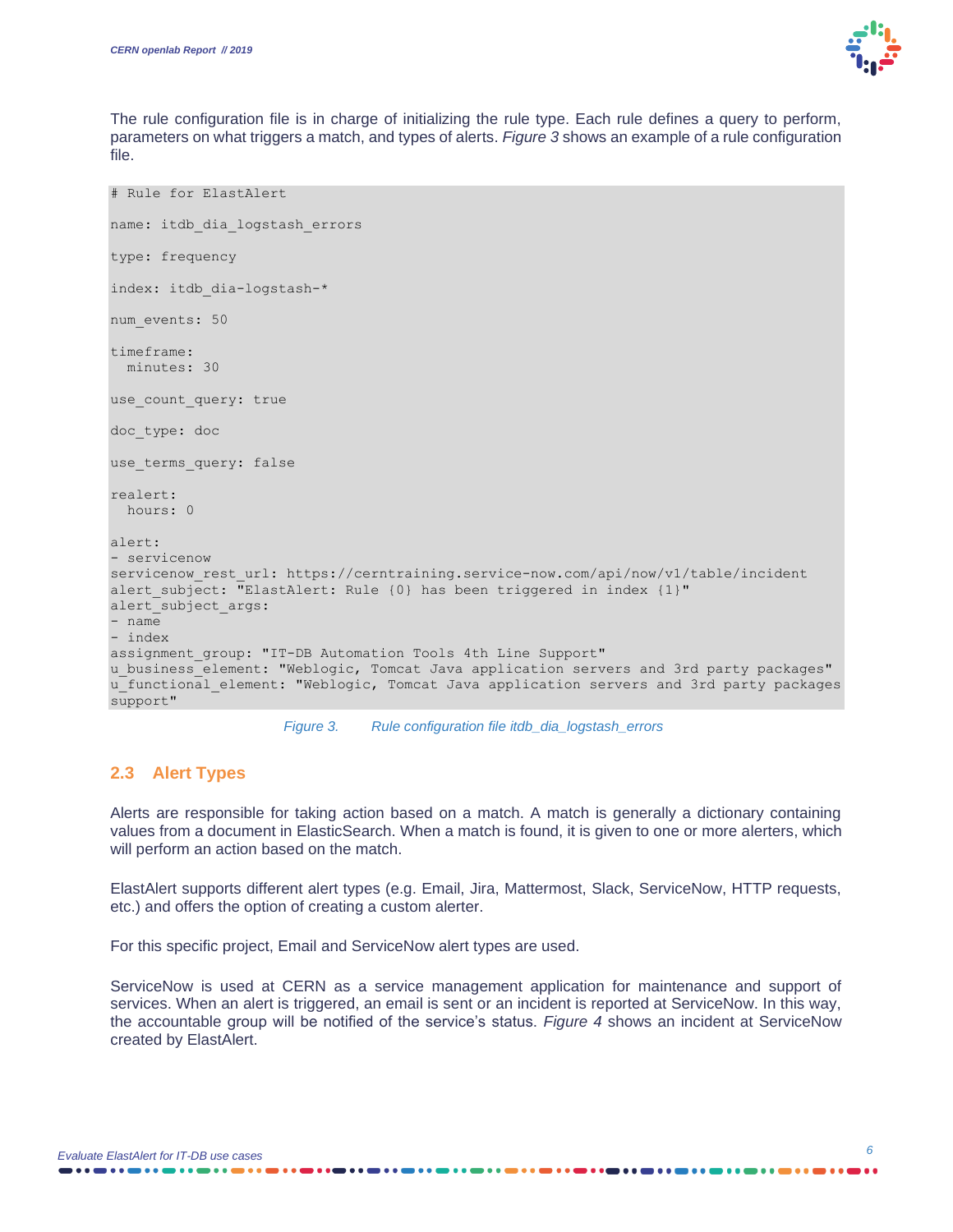

| Caller                   | Database Infrastructure Alert | Number     | INC2061376          |  |
|--------------------------|-------------------------------|------------|---------------------|--|
| Service Element          | Weblogic, Tomcat Java applic  | Opened     | 02-09-2019 13:48:52 |  |
| Functional<br>Element    | Weblogic, Tomcat Java applic  | Updated    | 02-09-2019 13:48:52 |  |
| Functional<br>Category   |                               | SLA due    | 03-09-2019 16:48:52 |  |
| Assignment<br>group      | Weblogic, Tomcat Java applic  | Watch list |                     |  |
| Incident state           | Assigned                      |            |                     |  |
| <b>Visibility</b>        | <b>CERN</b>                   |            |                     |  |
| <b>Incident Location</b> |                               |            |                     |  |

*Figure 4. Incident at ServiceNow*

#### <span id="page-6-0"></span>**2.4 Global configuration file**

ElastAlert has a global configuration file, which defines several aspects of its operation and common settings to all rules.

*Figure 5* shows an example of a global ElastAlert configuration file:

```
rules_folder: /etc/elastalert/rules
scan subdirectories: true
run_every:
  minutes: 5
buffer time:
  hours: 1
es host: <host>
es_port: 443
es url prefix: es
use ssl: True
verify_certs: True
ca_certs: /etc/pki/tls/certs/CERN-bundle.pem
es username: <username>
es_password: "{{password}}"
writeback index: itdb elastalert
alert_time_limit:
 days: 2
```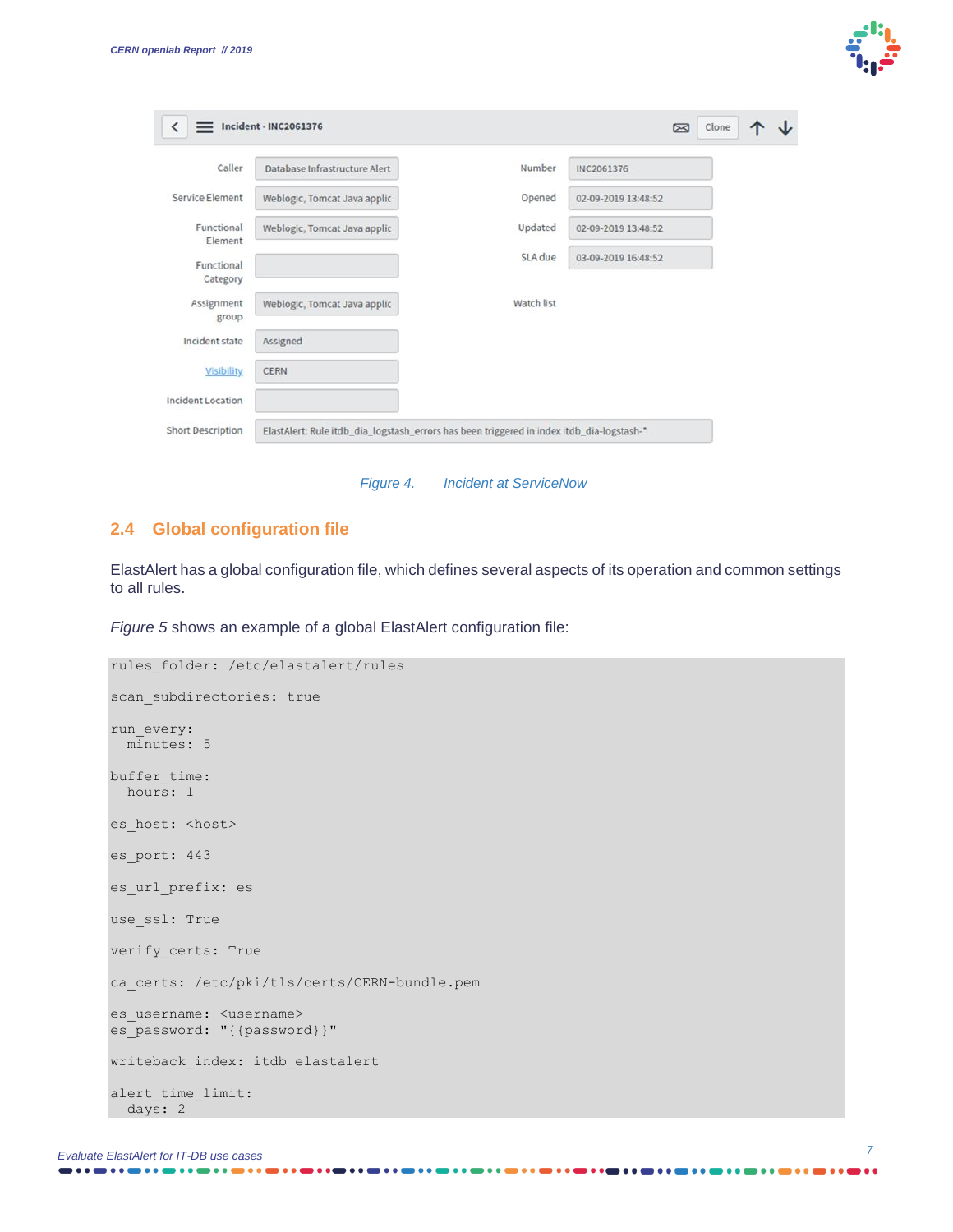

snow\_username: <username> snow\_password: "{{password}}"

#### *Figure 5. Global configuration file config.yaml*

The global configuration file defines:

| <b>Field</b>        | <b>Usage</b>                                                                                                                                                                                                                                                                                                 |  |
|---------------------|--------------------------------------------------------------------------------------------------------------------------------------------------------------------------------------------------------------------------------------------------------------------------------------------------------------|--|
| rules folder        | The name of the directory which contains rule configuration files. ElastAlert<br>will load all files in this directory, and all its subdirectories, that end in . yam1.<br>If the contents of this directory change, ElastAlert will load, reload or remove<br>rules based on their respective config files. |  |
| scan subdirectories | Sets whether or not ElastAlert should recursively descend the rules directory.                                                                                                                                                                                                                               |  |
| run every           | How often ElastAlert should query Elasticsearch. ElastAlert will remember<br>the last time it ran the query for a given rule, and periodically query from that<br>time until the present.                                                                                                                    |  |
| es host             | The host name of the Elasticsearch cluster.                                                                                                                                                                                                                                                                  |  |
| es_url_prefix       | URL prefix for the Elasticsearch endpoint.                                                                                                                                                                                                                                                                   |  |
| use_ssl             | Connect to es_host using TLS                                                                                                                                                                                                                                                                                 |  |
| verify_certs        | Verify TLS certificates.                                                                                                                                                                                                                                                                                     |  |
| ca certs            | Path to a PEM certificate to use as the client certificate.                                                                                                                                                                                                                                                  |  |
| es username         | Basic-auth username for connecting to es_host.                                                                                                                                                                                                                                                               |  |
| es password         | Basic-auth password for connecting to es_host.                                                                                                                                                                                                                                                               |  |
| writeback index     | The index on es_host to use.                                                                                                                                                                                                                                                                                 |  |
| alert time limit    | Alerts which throw errors may be automatically retried for a period of time.                                                                                                                                                                                                                                 |  |
| snow username       | The ServiceNow Username to access the api.                                                                                                                                                                                                                                                                   |  |
| snow password       | The ServiceNow password to access the api.                                                                                                                                                                                                                                                                   |  |

## <span id="page-7-0"></span>**2.5 Contributions**

Incidents are created at ServiceNow via its REST API. Business element and Functional element are required parameters for the creation of the incident, that the ServiceNow Alerter did not support. Further, some of the required options had to be optional and the "Short Description" field on ServiceNow had to be configured for each incident from the rule configuration file. To keep it as simple as possible for the users, the credentials for the ServiceNow Alerter had to be declared on the global configuration file, and not in each rule file.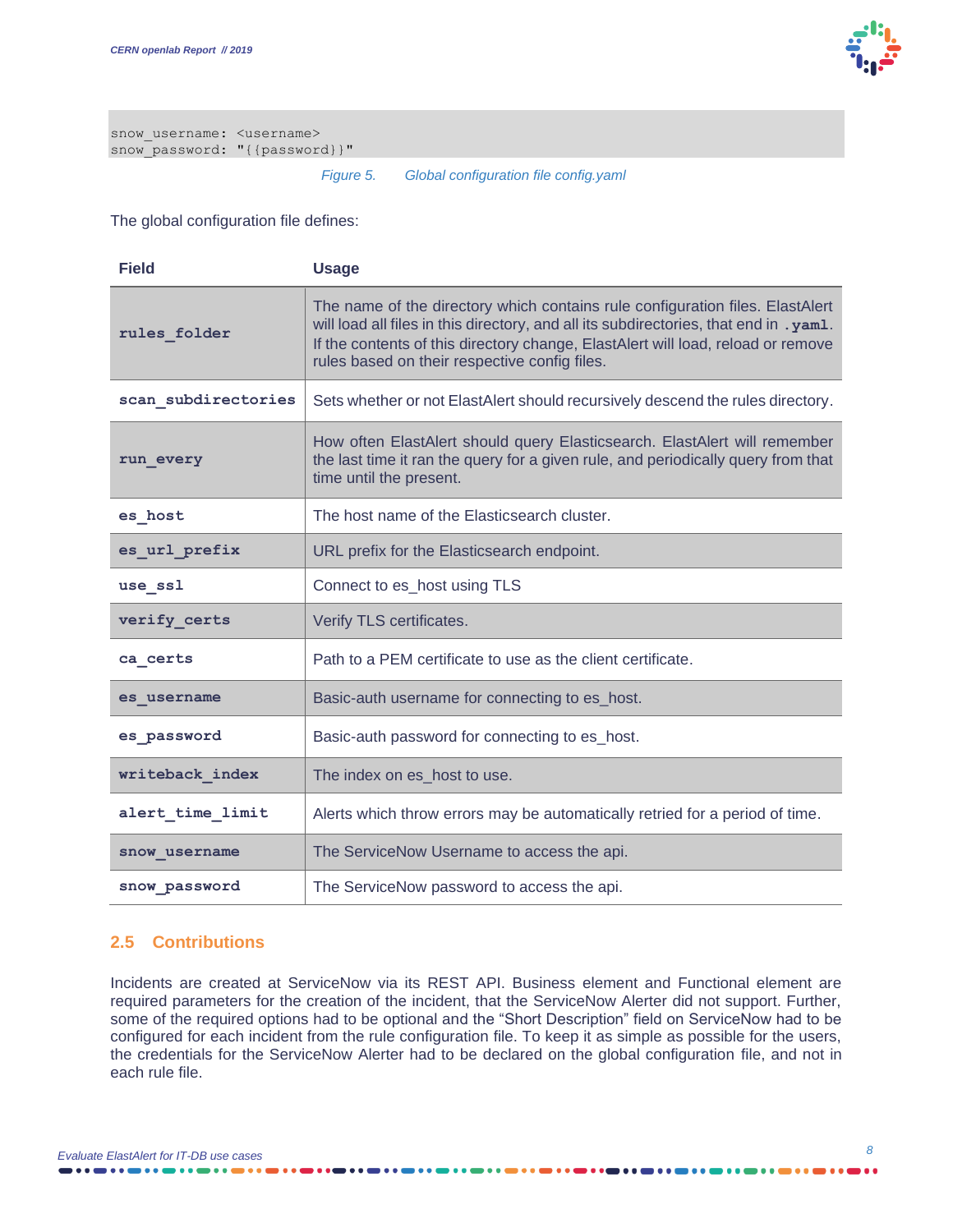

As a result, the source code of the framework was modified by:

- refactoring the ServiceNow Alerter,
- redefining required and optional parameters, and
- adding required credentials at the global configuration file.

## <span id="page-8-0"></span>**Deployment**

An overview of ElastAlert's deployment is given in *Figure 6*.



## <span id="page-8-1"></span>**3.1 GitLab CI Pipeline**

GitLab CI is used for the Continuous Integration of the project and allows us to run several tasks whenever new code is pushed to the GitLab repo. GitLab CI pipelines are configured using a YAML file (i.e. . gitlabci.yml) within the project. A pipeline is a group of steps that are grouped by similar characteristics. These steps are called jobs and each job belongs to a single stage.

The following three stages have been defined:

- docker-build
- lint
- deploy

For each stage the following jobs have been defined:

- build-dev: the Docker Image is built and uploaded to the Container registry
- yaml-lint-dev: Validate syntax of each rule configuration file in the rules directory
- deploy-dev: Run ElastAlert as a service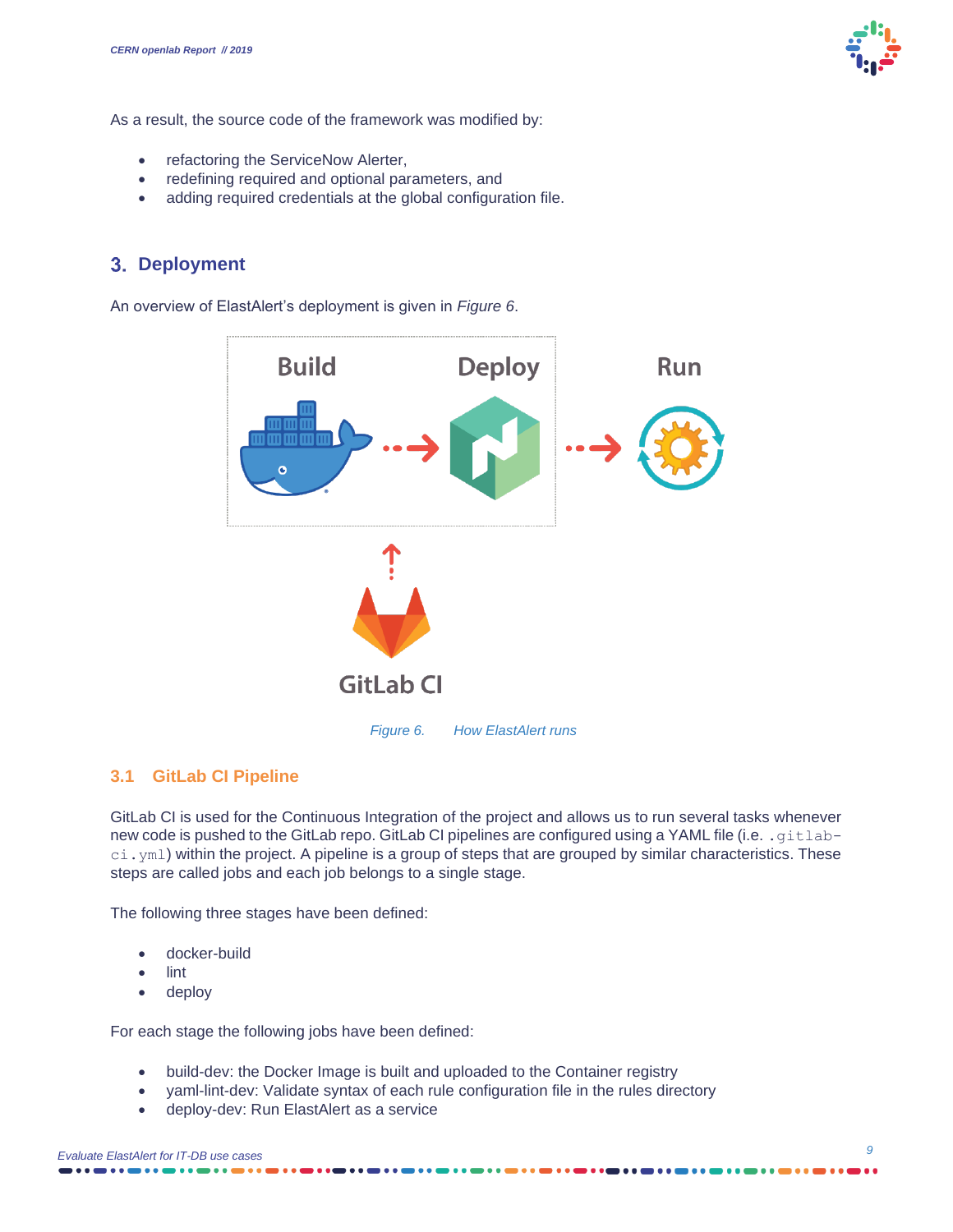

#### *Figure 7* shows an example pipeline.

**Pipeline** Jobs 3

| Docker-build | Lint            | <b>Deploy</b>         |
|--------------|-----------------|-----------------------|
| build-dev    | v yaml-lint-dev | $\bigcirc$ deploy-dev |
|              |                 |                       |

## <span id="page-9-0"></span>**3.2 DOCKER**

ElastAlert is running as a containerized service. A Dockerfile in the project's repository defines what goes on in the environment inside the container. In the Dockerfile, the required packages for ElastAlert, ElastAlert, and various configurations are specified. Whenever the Dockerfile is updated, a pipeline is triggered to build the new image and push it to CERN's Gitlab Container Registry.

## <span id="page-9-1"></span>**3.3 NOMAD**

ElastAlert is deployed to CERN's clusters using Nomad. Nomad is a flexible workload orchestrator that enables easy deployment and management of any containerized application. Nomad automatically handles application, node, and driver failures. Declarative job files are used for scheduling virtualized, containerized and standalone applications. Jobs are the primary configuration that users interact with when using Nomad.

A job is a declarative specification of tasks that Nomad should run. The hierarchy for a job is:

job

\\_ group

\\_ task

The Nomad job file elastalert.nomad is given in *Figure 8*.

Nomad job file **elastalert.nomad** defines the below:

- Ship the global configuration file with the template Stanza.
- Fetch and unpack rules directory from the GitLab repository with the artifact Stanza.
- Fetch ElastAlert's docker image from the GitLab Container Registry with Docker Driver.
- Define the container's entrypoint with args.
- Bind host paths to container paths for mounting the global configuration file and the rules directory.
- Instruct Nomad to register the task "elastalert" as a service with service Stanza.

```
job "elastalert" {
   datacenters = ["datacenter-1", "datacenter-2", "datacenter-3"]
   type = "service"
   group "monitoring" {
```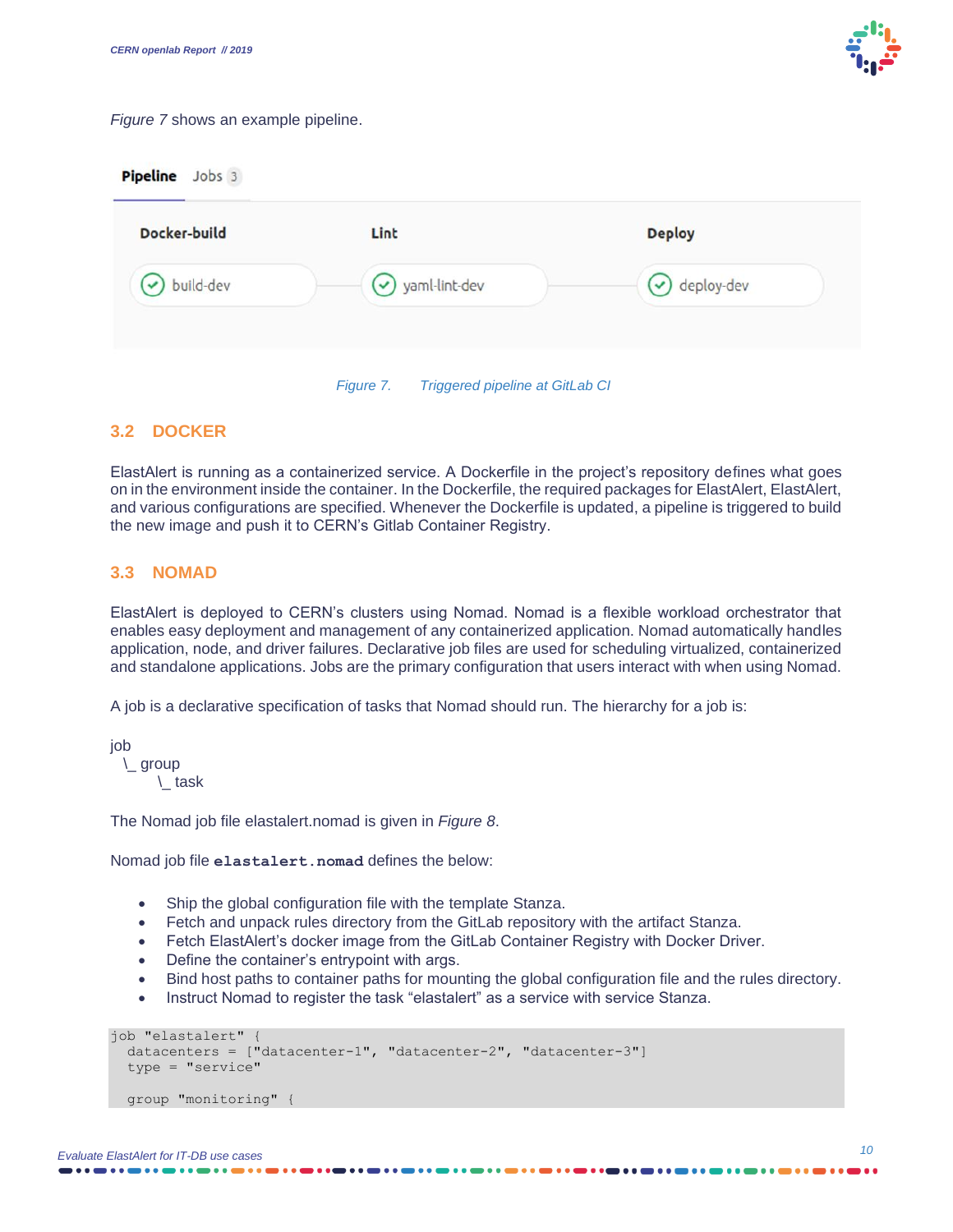$count = 1$ 



```
 restart {
      attempts = 2
       interval = "1h"
      delay = "15s"mode = "fail"\qquad \qquad \} task "elastalert" {
       template {
         change_mode = "restart"
         destination = "local/config.yaml"
        data = \ll EOHrules folder: /etc/elastalert/rules
          scan subdirectories: true
           run_every:
            minutes: 5
          buffer time:
             hours: 1
          es host: < host>
          es port: 443
          es url prefix: es
          use ssl: True
           verify_certs: True
           ca_certs: /etc/pki/tls/certs/CERN-bundle.pem
           es_username: <username
          es_password: "{{password}}"
          writeback index: itdb elastalert
           alert_time_limit:
             days: 2
          snow username: <username>
           snow_password: "{{password}}"
         EOH
       }
       artifact {
         source = "git::https://<username>:{{password}}@gitlab.cern.ch/db/elasticsearch-
project/elastalert.git//rules"
         destination = "local/repo"
       }
       driver = "docker"
       config {
         image = "gitlab-registry.cern.ch/db/elasticsearch-
project/elastalert/elastalert:e429a9f0"
         auth {
           username = <username>
           password = "{{password}}"
 }
        \{\hat{\sigma} if ci_ref == "master" \hat{\sigma}}
```
. . . . . . . . . . . . . . . . . . .

--------------------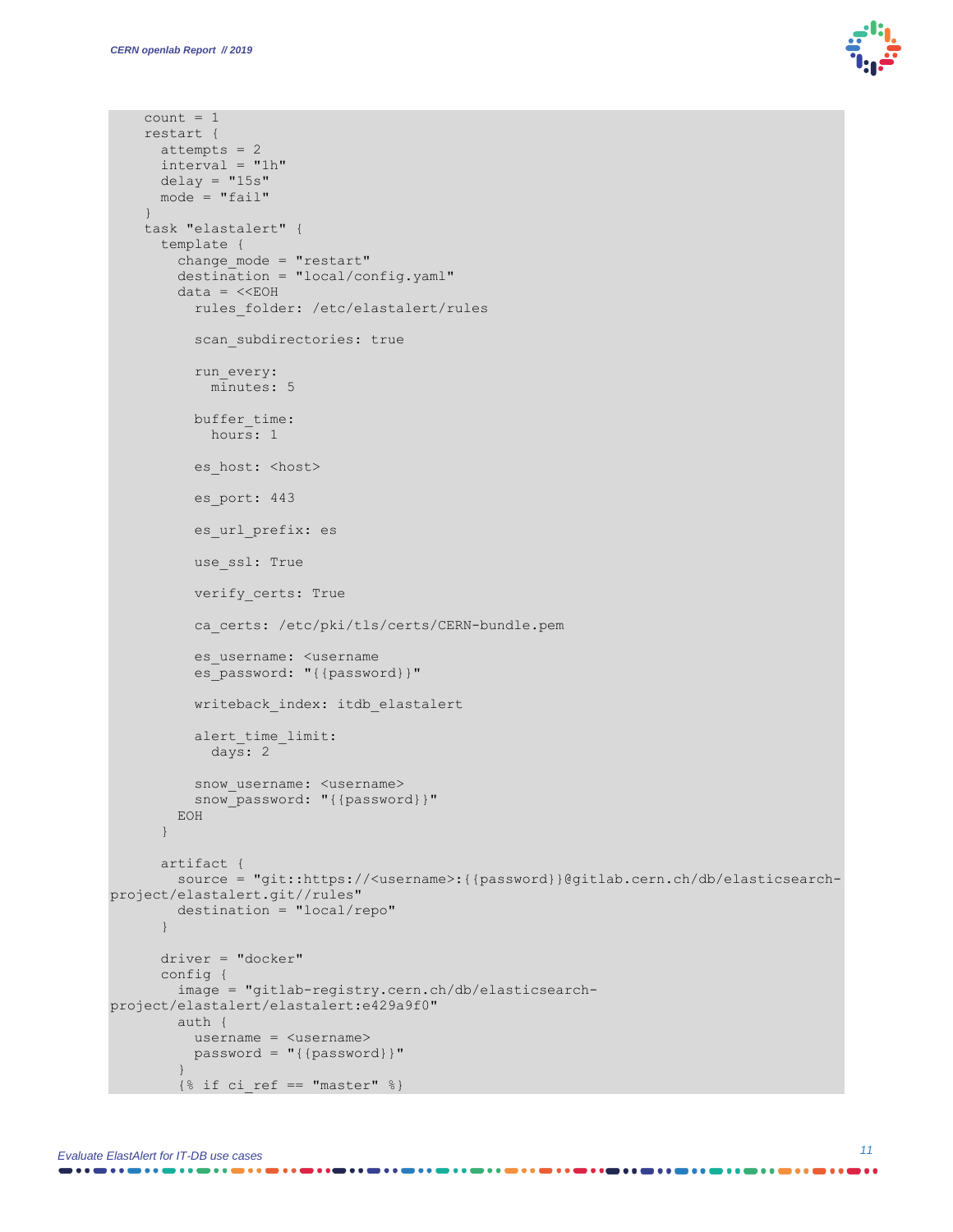

```
 args = ["/usr/bin/elastalert", "--config", "/etc/elastalert/config.yaml", "--
verbose"]
         {% else %}
         args = ["/usr/bin/elastalert", "--config", "/etc/elastalert/config.yaml", "--
debug"]
         {% endif %}
         volumes = [
           "local/config.yaml:/etc/elastalert/config.yaml",
           "local/repo:/etc/elastalert/rules"
         ]
\qquad \qquad \} resources {
         cpu = 800
        memory = 1024 }
       service {
         name = "elastalert"
 }
     }
   }
}
```
*Figure 8. Nomad job file elastalert.nomad*

## <span id="page-11-0"></span>**Conclusion**

The present work delivered the evaluation of ElastAlert for IT-DB use cases. ElastAlert can be used to provide better monitoring over data. A set of rules were defined for monitoring IT-DB services and ElastAlert was deployed on CERN's infrastructure. By combining Docker and Nomad, ElastAlert is already running as a highly available service on dev clusters. Minor changes should be done to the rules to run ElastAlert fully on production. Future work will include the upgrade of ElastAlert's version in Python 3.6 and the creation of dashboards in Grafana for analytics and visualization.

. . . **. . . . . . .** . . 4